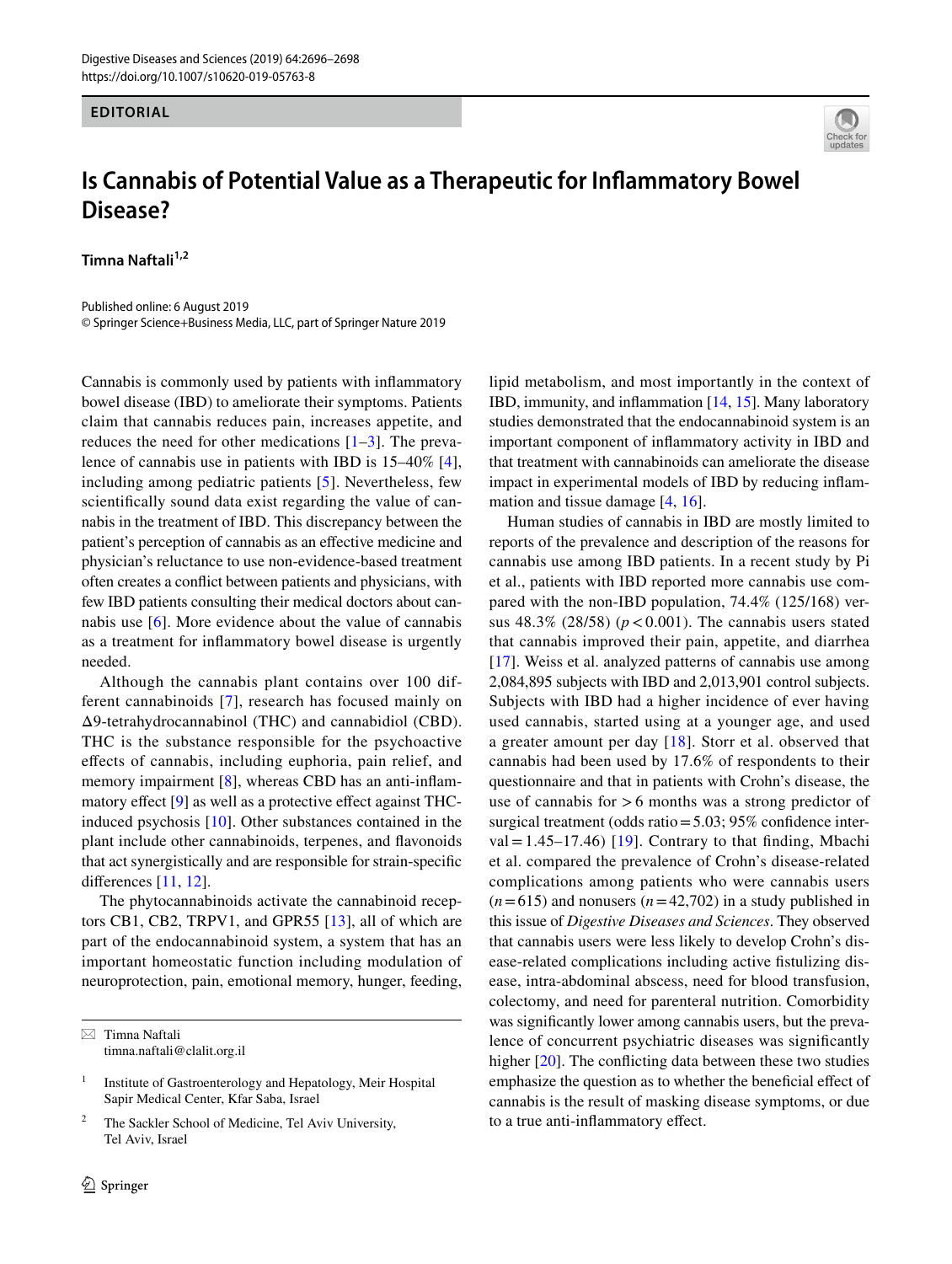The above-mentioned studies are all limited to inspecting the prevalence of cannabis use among IBD patients. Unfortunately, there are no data on the dose, type, and mode of cannabis consumption. Stith et al. used mobile device software to collect data from 3341 cannabis users afected with several diseases [[21\]](#page-2-1). The main outcome was the change in symptom severity, as reported by the patient. THC levels were independently associated with greater symptom relief, whereas CBD levels were not, implying that THC is the substance responsible for the symptomatic improvement reported by the patients. Nonetheless, conclusions regarding the appropriate dose of cannabis in these diseases cannot be drawn from that study.

Randomized controlled studies investigating cannabis use in IBD are few and small. We performed a preliminary double-blind, placebo-controlled study of cannabis use in Crohn's disease in which 21 patients were given cigarettes containing 11.5 mg of THC or placebo [[22](#page-2-2)]. A decrease in Crohn's disease activity index (CDAI) of  $>100$  was observed in 10/11 (90%) subjects in the cannabis group but only 4/10 (40%) in the placebo group ( $p=0.028$ ). Yet, we did not observe changes in the infammatory biomarker C-RP. A similar study using oral 10 mg CBD twice daily in Crohn's disease was negative. Only 19 patients completed the study, and after 8 weeks of treatment, the CDAI was  $220 \pm 122$  and  $216 \pm 121$  in the CBD and placebo groups, respectively  $(p = NS)$  [[23\]](#page-2-3). Irving et al., in a double-blind placebo-controlled study, assessed the efficacy of CBD-rich botanical extract, also containing 4% THC, in 60 ulcerative colitis patients [[24\]](#page-2-4). Remission rates were similar for CBD (28%) and placebo (26%). The study drug was poorly tolerated, with only 59% protocol compliance, so when performing a per-protocol analysis of the partial and the total Mayo scores, the investigators found a signifcant diference in favor of the study drug ( $p = 0.068$  and  $p = 0.038$ , respectively).

In conclusion, considering the mechanism of action of phytocannabinoids and the accumulating evidence of their anti-infammatory efects in experimental and in vitro studies, it is reasonable to assume that cannabis can be of beneft in the treatment of IBD. While many of our patients are convinced that cannabis is ameliorating their disease manifestations, clinicians continue to observe rather than to investigate this phenomenon. If cannabis really has therapeutic potential, it must be studied further such as in the study by Mbachi et al. that points to a possibility of cannabis improving not only patients' symptoms but also disease outcome, a possibility that has to be further explored.

## **References**

- <span id="page-1-0"></span>1. García-Planella E, Marín L, Domènech E, et al. Use of complementary and alternative medicine and drug abuse in patients with infammatory bowel disease. *Med Clin (Barc)*. 2007;128:45–48. **(in Spanish)**.
- 2. Lal S, Prasad N, Ryan M, et al. Cannabis use amongst patients with infammatory bowel disease. *Eur J Gastroenterol Hepatol*. 2011;23:891–896.
- <span id="page-1-1"></span>3. RavikofAllegretti J, Courtwright A, Lucci M, Korzenik JR, Levine J. Marijuana use patterns among patients with infammatory bowel disease. *Infamm Bowel Dis*. 2013;19:2809–2814.
- <span id="page-1-2"></span>4. Ahmed Waseem, Katz Seymour. Therapeutic use of cannabis in infammatory bowel disease. *Gastroenterol Hepatol (N Y)*. 2016;12:668–679.
- <span id="page-1-3"></span>5. Hofenberg EJ, Newman H, Collins C, Tarbell S, Leinwand K. Cannabis and pediatric inflammatory bowel disease: change blossoms a mile high. *J Pediatr Gastroenterol Nutr*. 2017;64:265–271.
- <span id="page-1-4"></span>6. Kerlin A, Long M, Kappelman M, Martin C, Sandler R. Profles of patients who use marijuana for infammatory bowel disease. *Dig Dis Sci*. 2018;63:1600–1604. [https://doi.org/10.1007/s1062](https://doi.org/10.1007/s10620-018-5040-5) [0-018-5040-5.](https://doi.org/10.1007/s10620-018-5040-5)
- <span id="page-1-5"></span>7. Hanus LO. Pharmacological and therapeutic secrets of plant and brain (endo)cannabinoids. *Med Res Rev*. 2009;29:213–271.
- <span id="page-1-6"></span>8. Morrison PD, Zois V, McKeown DA, et al. The acute efects of synthetic intravenous Delta9-tetrahydrocannabinol on psychosis, mood and cognitive functioning. *Psychol Med*. 2009;39:1607–1616.
- <span id="page-1-7"></span>9. Burstein S. Cannabidiol (CBD) and its analogs: a review of their efects on infammation. *Bioorg Med Chem*. 2015;23:1377–1385.
- <span id="page-1-8"></span>10. Morgan CJA, Schafer G, Freeman TP, et al. Impact of cannabidiol on the acute memory and psychotomimetic effects of smoked cannabis: naturalistic study: naturalistic study [corrected]. *Br J Psychiatry J Mental Sci*. 2010;197:285–290.
- <span id="page-1-9"></span>11. Russo EB, Jiang HE, Li X, et al. Phytochemical and genetic analyses of ancient cannabis from Central Asia. *J Exp Bot*. 2008;59:4171–4182.
- <span id="page-1-10"></span>12. Russo EB. Taming THC: potential cannabis synergy and phytocannabinoid-terpenoid entourage efects. *Br J Pharmacol*. 2011;163:1344–1364.
- <span id="page-1-11"></span>13. Howlett AC, Barth F, Bonner TI, et al. International Union of Pharmacology. XXVII. Classifcation of cannabinoid receptors. *Pharmacol Rev*. 2002;54:161–202.
- <span id="page-1-12"></span>14. Turcotte C, Chouinard F, Lefebvre JS, Flamand N. Regulation of infammation by cannabinoids, the endocannabinoids 2-arachidonoyl-glycerol and arachidonoyl-ethanolamide, and their metabolites. *J Leukoc Biol*. 2015;97:1049–1070.
- <span id="page-1-13"></span>15. McPartland JM, Guy GW, Di Marzo V. Care and feeding of the endocannabinoid system: a systematic review of potential clinical interventions that upregulate the endocannabinoid system. *PLoS ONE*. 2014;9:e89566.
- <span id="page-1-14"></span>16. Leinwand KL, Gerich ME, Hofenberg EJ, Collins CB. Manipulation of the endocannabinoid system in colitis: a comprehensive review. *Infamm Bowel Dis*. 2017;23:192–199.
- <span id="page-1-15"></span>17. Pi S, Rosenfeld G, Enns R, et al. Patterns and motivations of cannabis use amongst patients with infammatory bowel disease. *GastroHep*. 2019;1:100–107.
- <span id="page-1-16"></span>18. Weiss A, Friedenberg F. Patterns of cannabis use in patients with infammatory bowel disease: a population based analysis. *Drug Alcohol Depend*. 2015;1:6–11.
- <span id="page-1-17"></span>19. Storr M, Devlin S, Kaplan GG, Panaccione RAC. Cannabis use provides symptom relief in patients with infammatory bowel disease but is associated with worse disease prognosis in patients with Crohn's disease. *Infamm Bowel Dis*. 2014;20:472–480.